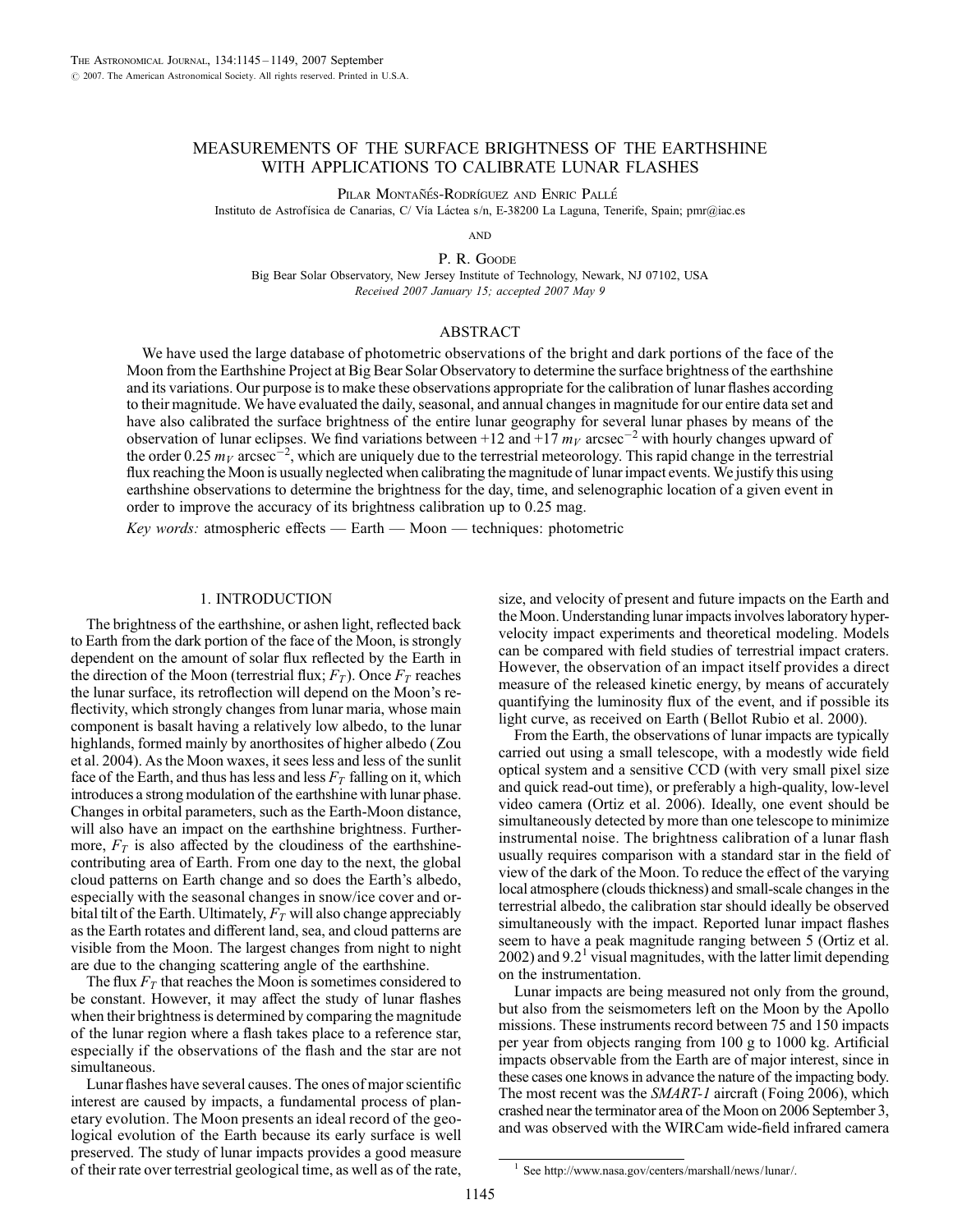from the 3.6 m Canada-France-Hawaii Telescope (CFHT) in Hawaii.<sup>2</sup> For both natural and artificial collisions, the contrast with a dark background, for which the brightness has been precisely calibrated, will pave the way for further studies.

Continuous photometric observations of the earthshine reflected from the Moon have been carried out from Big Bear Solar Observatory (BBSO), in Southern California, since 1998. The primary goal has been to measure anomalies in the Earth's albedo, which requires high-precision instrumentation, a demanding nearnightly observing program, and meticulous data analysis. Here we use this data set to measure the surface brightness of the dark portion of the face of the Moon as seen from the Earth. This can be used to calibrate the visual magnitude of a variety of lunar impacts occurring sporadically, or during the course of meteor showers.

In the subsequent sections, we first explain the technique used to acquire the lunar data reported here. These data are usually taken to measure the Earth's albedo and to determine its anomalies. But besides this primary goal, the data can be used to calibrate the brightness of the lunar surface when illuminated by the terrestrial glow for various, evolving lunar phase angles. An estimate of the theoretical surface brightness is calculated in  $\S$  3. Annual, seasonal, and daily deviations are explained in  $\S$  4. The results for the calibration of brightness of the dark lunar surface by means of the data obtained during the lunar eclipse on 1993 November 29 are presented in  $\S$  5. The results are reviewed in  $\S$  6.

## 2. METHODOLOGY: MEASURING THE BRIGHTNESS OF THE EARTHSHINE

In previous publications, we have reported that we are able to detect variations in the global apparent albedo of the Earth of the order of 0.1% (Goode et al. 2001; Palle´ et al. 2003, 2004). Our observing technique consists of taking images of the Moon with a 15 cm refractor, alternatively with and without an occulting filter to block the moonshine (sunlight reflected from the sunlit Moon). We take data through the night, as long as the Moon is up and the moonshine is small enough to allow a reliable background correction (this is for lunar phase angles [Sun-Moon-Earth] between  $\pm 155^\circ$  and  $\pm 40^\circ$ ). The local atmosphere is corrected by fitting the data to Beer's law and extrapolating the intensity to zero air mass.

In the reduction, we integrate the light from a pair of fiducial patches: one from the bright portion and one from the dark portion of the lunar disk. In our study, 10 physically fixed fiducial patches have been used, five near Grimaldi and five near Crisium. Their selenographic coordinates are as follows:  $(-11.25, -71.50)$ ,  $(-17.50, -70.00), (-5.00, -76.00), (0.00, -75.00),$  and  $(7.50,$  $-76.50$ ) in the former case, and (28.50, 72.50), (12.50, 75.00),  $(0.00, 77.00), (-7.50, 75.00),$  and  $(-13.00, 75.00)$  in the latter case. The relative lunar reflectivity between each pair of patches has been measured by observing lunar eclipses and can be found in Table 4 of Qiu et al. (2003).

Here we use this data set to determine how the surface brightness of the earthshine varies with the Sun-Earth-Moon geometry and with the Earth's weather conditions. We have performed the usual steps in data reduction for our photometric images: dark current, flat-field, and bias corrections, and we have extrapolated the intensity values to zero air mass and carefully subtracted the background scattered light caused by the moonshine. The detailed steps of the data reduction were given in Qiu et al. (2003). Several corrections, such as the evolution of the lunar phase function, lunar libration, and the opposition effect, are essential in determining the Earth's reflectivity. For the purpose of this paper, however, we can and have omitted these corrections.

The brightness of one fiducial region,  $B_{ES}$ , can be calculated as follows,

$$
B_{\rm ES} = B_C + 2.5 \log \left[ (I_C/I_{\rm ES}) (a_{\rm ES}/a_C) \right],\tag{1}
$$

where  $B_C$  is the surface brightness for the entire lunar crescent,  $I_{\rm C}$  is its total intensity,  $I_{\rm ES}$  is the intensity for a given fiducial patch of the dark portion region, and  $a_{ES}$  and  $a_C$  are the patch and the crescent areas, respectively. The  $B<sub>C</sub>$  value at zero air mass was determined from the Jet Propulsion Laboratory's HORIZONS ephemeredes generator.<sup>3</sup>

The spectral coverage of our data is limited below 400 nm due to the quantum efficiency of the CCD camera used in our observations, and by two near-IR filters that cut all light above 700 nm. The CCD, a back-illuminated Apogee 7, has a relatively flat transmission between 400 and 700 nm. Our observations were not carried out with a Johnson's V standard filter, which would transmit only 35.5% of the current flux; however, since we used relative measurements we have omitted any spectral correction. The wavelength-dependence of the terrestrial spectral albedo, basically the earthshine-to-moonshine ratio, has been previously studied for one night, 2003 November 19 (Montañés-Rodríguez) et al. 2005).

# 3. THEORETICAL ESTIMATES

The brightness of the Moon's crescent can be easily determined, since it only depends on the geometry of the Sun-Earth-Moon system. But the brightness of the dark portion of the Moon depends, beyond changes associated with the Sun-Earth-Moon geometry, on the Earth's weather, which is unpredictable, and on the Earth's geography. A rough estimate of its brightness can be calculated as follows,

$$
B_{\rm ES} = B_{\rm BS} 2.5 \log \left( F_T / F_S \right). \tag{2}
$$

Here  $F_T$  and  $F_S$  are the terrestrial and solar fluxes reflected from the Moon. To simplify our calculations, at a lunar phase angle of 90° we find that

$$
B_{\rm ES} = 5.25 - 2.5 \log \left[ A(R_{\rm E}/d_{\rm EM})^2 \right],\tag{3}
$$

where  $A$ ,  $R_E$ , and  $d_{EM}$  are the terrestrial albedo, the Earth's radius, and the Earth-Moon distance, respectively. For a terrestrial albedo of 0.3 and a mean Earth-Moon distance equal to 60 times the terrestrial radius,

$$
B_{\rm ES} = 15.44 \, m_V \, \, \text{arcsec}^{-2}.\tag{4}
$$

Variations in the Earth-Moon distance and in the Earth's albedo are of the order of 10%. They introduce an uncertainty of 2.8% and 1.4%, respectively, in the observed brightness. The major contribution to changes in the earthshine comes from the Earth's phase function. Paradoxically, the maximum brightness occurs during a total eclipse of the Sun. This value has been measured before; for instance, during the total eclipse of 1968 September 22 (Koutchmy & Koutchmy 1974) it was measured in order to study the coronal aureola phenomenon, and it was equal to about +13  $m_V$  arcsec<sup>-2</sup>.

The minimum brightness of the dark side of the Moon occurs at lunar phase zero, during a total lunar eclipse, when only the

<sup>&</sup>lt;sup>2</sup> See http://www.cfht.hawaii.edu/News/Smart1/. <sup>3</sup> See http://ssd.jpl.nasa.gov/horizons.cgi.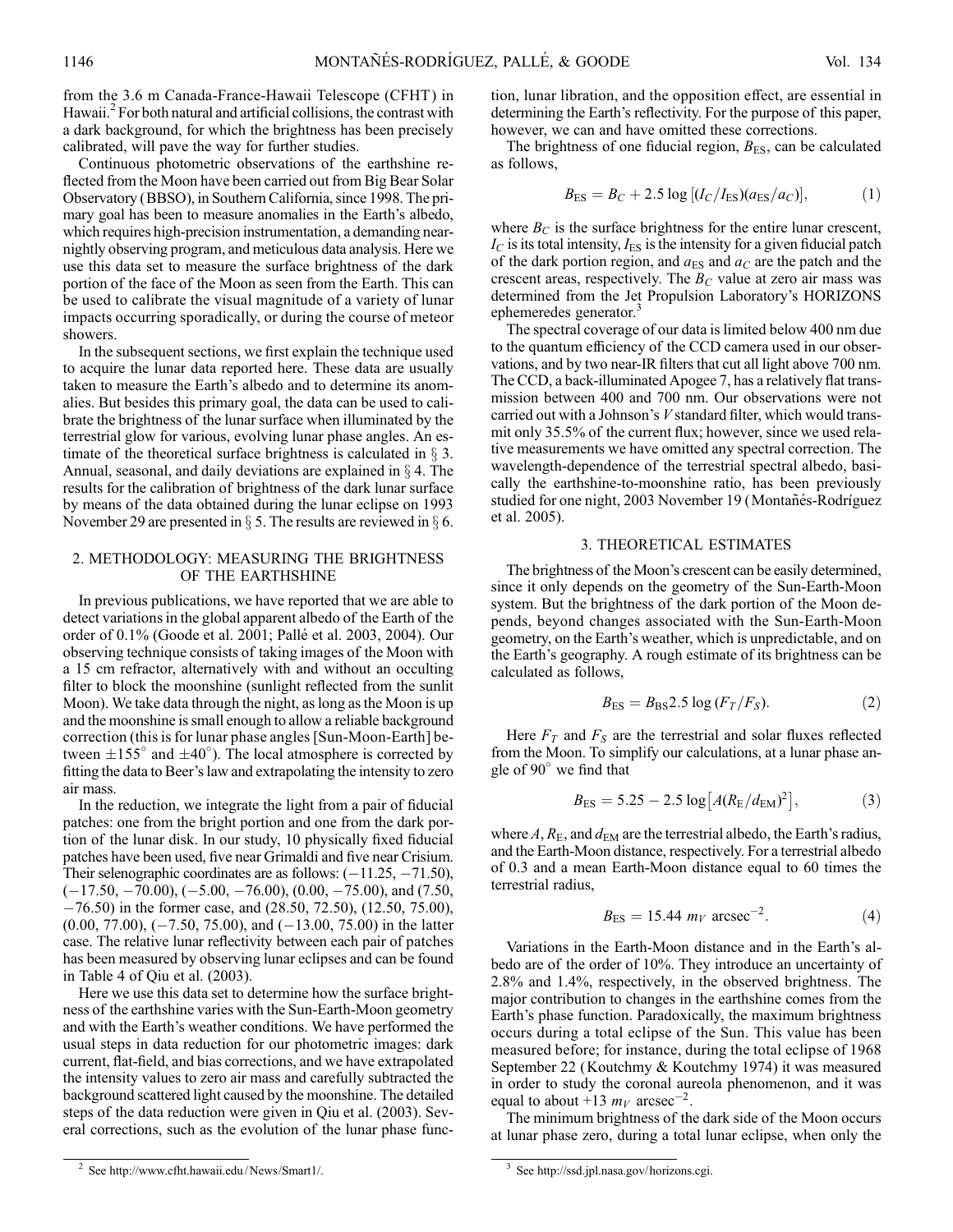

Fig. 1.—Mean daily value for the earthshine surface brightness at zero air mass (top) and for the moonshine and entire crescent (bottom), for negative (waxing Moon, left) and positive (waning Moon, right) lunar phase angles. Data taken between 1998 and 2005 are shown and used in the fits. In the bottom panels, note the excellent fit for the crescent data and the major dispersion in the fit for the brightness measured from the fiducial patches (*diamonds*). This difference in brightness, of up to 1 mag, is because our selected patches are situated in the lunar highlands with a relatively higher reflectivity than the mean lunar reflectivity. The same difference is to be expected between the fiducial earthshine patches and the mean value for the entire dark region (not shown).

solar flux refracted around the Earth by the terrestrial atmosphere reaches the Moon.

# 4. RESULTS FROM OBSERVATIONS

We have determined the brightness of our 10 selected spots, five on the earthshine portion and five on the moonshine portion of the Moon, for our entire data set, from 1998 until 2005, covering all possible lunar phases. After averaging the brightness value for the five spots in the earthshine and in the moonshine, we have determined the best polynomial fits for positive and for negative lunar phases (Fig. 1).

All data taken between 1998 and 2005 have been considered, although about 20 nights with a deviation bigger than 3  $\sigma$  were discarded from the earthshine fit, and four nights with a deviation bigger than 1  $\sigma$  were removed from the bright-side fit. The discarded nights were not considered in any other fit thereafter.

Our results reveal that the surface brightness found from this fit is consistent with the predictions given in  $\S 3$ , although our observations do not cover all possible lunar phase angles. Phase angles larger than  $155^\circ$  are not observed because the Moon is not visible long enough to allow a Beer's law fit, which is required to carry out a proper air-mass correction. Phase angles smaller than  $40^\circ$  are not observable because the background scattered light is too strong to allow a reliable sky subtraction.

Figure 1 shows that the annual fit for the surface brightness varies with the lunar phase between 13.5 and 15.5  $m_V$  arcsec<sup>-2</sup>; this result is for the average of the five fiducial patches. For the moonshine region, we find that our spots are almost 1 mag brighter than the entire crescent (crosses). Not surprisingly, the earthshine data have much more dispersion than the moonshine data. This dispersion is mainly caused by the lower signal-tonoise ratio of the earthshine data, but the real day-to-day changes in the Earth's albedo, driven mainly by the total cloud amount and the cloud properties on the sunlit Earth, also contribute.

#### 4.1. Annual and Seasonal Changes

In order to distinguish among different possible physical causes for the changes in our brightness data, we have calculated three different fits to our data set. A daily mean value of the data was calculated for each night. Then, the data from the earthshine, the bright side, and the entire crescent were independently fit to a thirdorder polynomial (Fig. 1). A dispersion of up to 2 mag  $\arccos 2$ is apparent in the earthshine fit, whereas a dispersion of less than 1 mag  $\arccosce^{-2}$  is found from the bright-side patches. This is partially due to the considerably higher signal-to-noise ratio achieved in the observations of the bright-side patches compared to the dark-side ones (typically of about 1000 and 50, respectively). The data for the year 1999 were selected and grouped by seasons (Fig. 2). In each case they were fit to a third-order polynomial.

## 4.2. Daily Changes

The apparent terrestrial albedo,  $A^*$ , or the terrestrial albedo for a given angle of incidence, is a function of the  $I_{ES}/I_{BS}$  ratio multiplied by several corrective functions (Qiu et al. 2003), where  $I_{ES}$  and  $I_{BS}$  are the intensities for a pair of lunar patches, one on the dark-side regions and another on the bright-side regions, respectively.

We can express  $A^*$  in magnitude,  $[A^*]$ , as follows,

$$
[A^*] = -2.5 \log A^*.
$$
 (5)

Changes in  $[A^*]$  are due to the evolution of the cloud-geography pattern, over the sunlit Earth, during the observations.

Figure 3 shows a typical change in these patterns (top) and the measured albedo for the same nights (bottom). A significant decrease or increase in the detected albedo is observed when large free-of-cloud ocean areas (with very low albedo) or large optically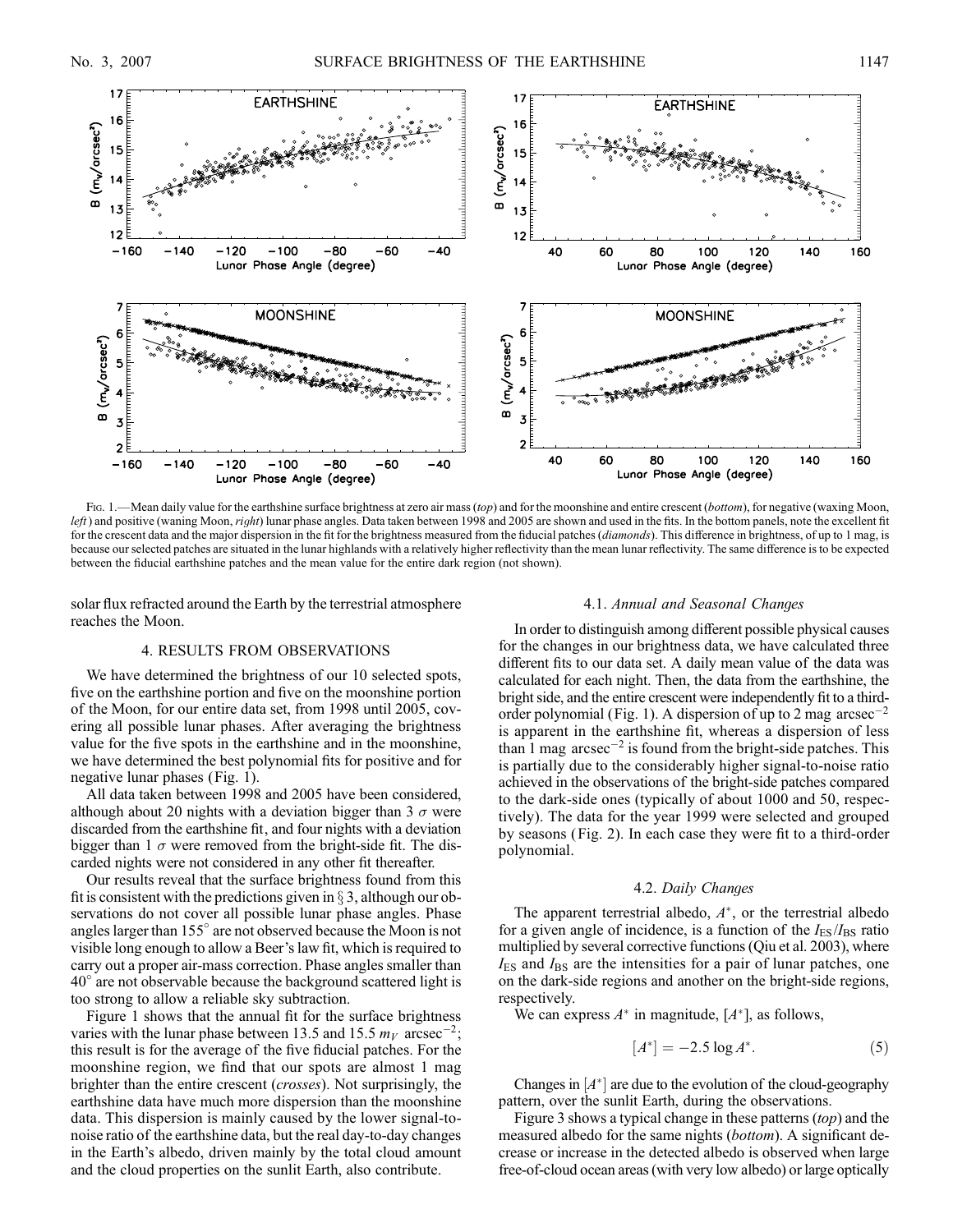

Fig. 2.—Same as Fig. 1, but here the data have been grouped by seasons. Different seasons are shown in different colors, and each season has been fit independently.

thick cloudy areas (with high albedo) appear, respectively, in the earthshine-contributing area of Earth.

# 5. OBSERVED SURFACE BRIGHTNESS OF THE LUNAR GEOGRAPHY

We have observed several lunar eclipses since the Earthshine Project started; the first was observed in 1993 November 23, using the H $\alpha$  telescope in BBSO. This eclipse was observed over

11 hr, taking a cluster of several images every 30 minutes. Thus, a considerable number of photometric images, before and after the penumbra, are available (Montañés-Rodríguez et al. 2005). We have used all these images to interpolate an image at zero lunar phase angle, in order to obtain a flat, illuminated lunar map. Since the Moon's orbit has an axial tilt of  $6.7^\circ$  with respect to the Earth's orbit plane, the illumination at phase angle zero is usually not perfectly flat for any eclipse. Thus, an additional subtraction



Fig. 3.—Top: Earthshine-contributing areas of the Earth for two nights, 2004 December 3 (left), with phase angle  $-71^\circ$ , and 2004 December 20 (right), with phase angle  $+60^\circ$ . Bottom: Apparent terrestrial albedo for these two nights.